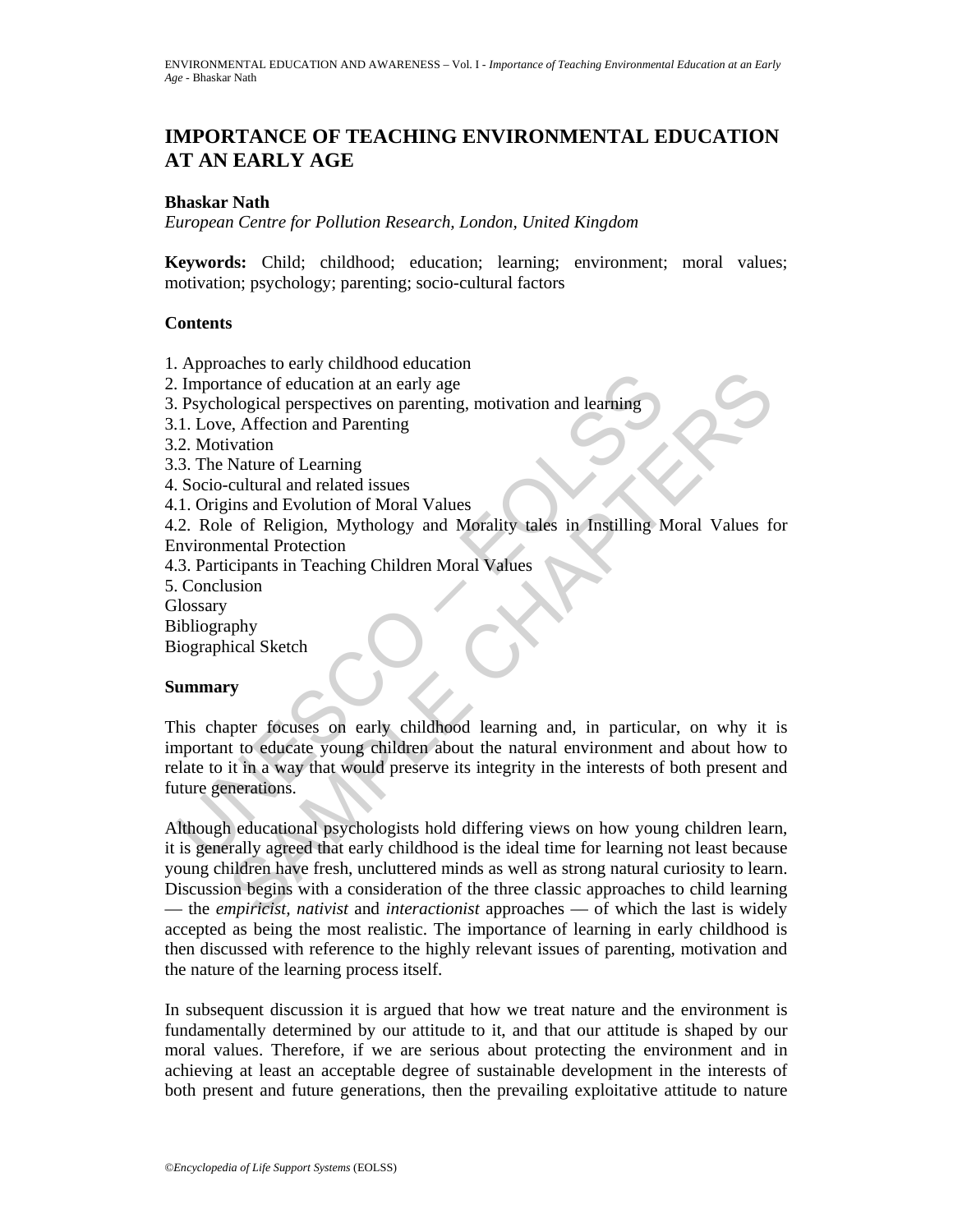must give way to one of respect, care and prudent husbandry. It is also argued that this can only be achieved by instilling appropriate moral values in children that would endure throughout their life. But who is, or ought to be, responsible for instilling and nurturing these values in children? Given the pace of social changes now taking place in practically all societies due to pervasive globalization and other factors, it is argued that teachers should take greater responsibility to this end.

It is a fact that educational psychology has evolved, and is evolving, in the particular context of western societies, and the general tendency is to apply it to other societies without adequately taking into account important socio-cultural differences. Obviously this approach is fraught with danger. On the other hand, in many societies there are deeply embedded religious and philosophical traditions, mythology and legends that could be gainfully invoked to instill and reinforce moral values in young minds to respect nature and the environment. These and other germane issues are also discussed in this article.

# **1. Approaches to Early Childhood Education**

bould be gainfully invoked to instill and reinforce moral values in spect nature and the environment. These and other germane issues a this article.<br>
A **Approaches to Early Childhood Education**<br>
here are three different ap gainfully invoked to instill and reinforce moral values in young minds tature and the environment. These and other germane issues are also discusse<br>ticle.<br>anches to Early Childhood Education<br>mente of these, called the *emp* There are three different approaches to early childhood (1-8 years) education (Bruce, 1997). One of these, called the *empiricist* approach, views the child as an 'empty vessel' to be filled with knowledge, information and skills, or as a 'lump of clay' to be molded into shape, meaning that in adulthood he or she will have imbibed the value-system, attitudes and behavior specific to his or her society and culture. The objective is to guide the development of the child to adulthood in accordance with the moral values and nuances specific to his or her society and culture. In this approach, derived from the philosophy of John Locke (1632-1704) and later promoted by psychologist Watson (1878-1958) and others, children are taught life-skills in a step-by-step fashion by ensuring that they become creatures of habit as it were.

At the other extreme, what is called the *nativist* approach views the child as one biologically pre-programmed to behave in certain ways (presumably determined by his or her genetic inheritance). In other words, knowledge is innate. This view, influenced by the ideas of the French philosopher Jean-Jacques Rousseau (1712-1778), does not adequately acknowledge the impact of external factors (such as socio-cultural, climatic and other factors) on the development of children. Interestingly, this view resonates with that of René Descartes (1596-1650), himself a nativist, that all lesser animals are 'automata' in the sense that they are biologically pre-programmed to behave in the way they do.

There have been periods when the empiricist approach was dominant, mainly in the USA, while the nativist approach gained favor at different periods primarily in Europe. However, both these approaches are obviously constructs advanced as approximations to what the true nature of education in early childhood is or ought to be, and, not surprisingly, both have been the subject of well-founded criticism. Typically, Gardner (1983) takes the view that it would be wrong, if not dangerous, to adopt either of these approaches exclusively or ideologically, not least because this could deter or even prevent the search for more effective approaches to early childhood education and modalities for their implementation.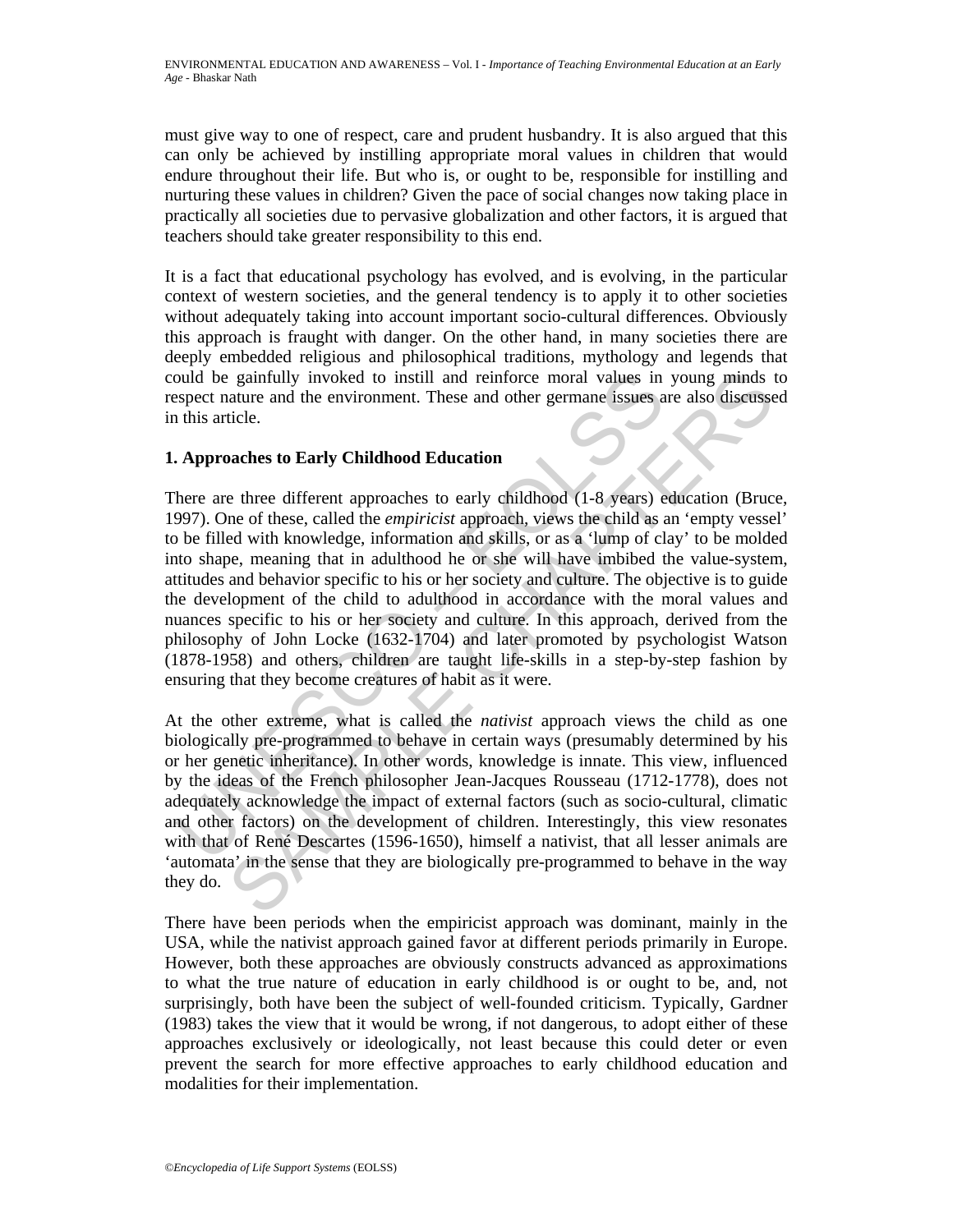The other approach, called the *interactionist* approach, originated from the ideas of philosopher Immanuel Kant (1724-1804). It is actually a combination of the empiricist and nativist approaches, because it views children partly as 'empty vessels' and partly pre-programmed. This approach is in line with recent advances in the science of genetics confirming that while a part of how children (and adults for that matter) behave is determined by their genetic inheritance (biological pre-programming), the physical environment as well as external stimuli plays a significant role in shaping behavior too. However, there is dispute over how much of behavior is inherited and how much of it is determined by external environmental factors. This dispute is responsible for the ongoing *nature* versus *nurture* debate among psychologists.

abjected to external stimuli, it would respond (behave) in its chepending on its physical, chemical or biological properties. For examples a a given mass of water and the external stimulus as heat, As they stylem as a give In this context it is instructive to consider the 'subject' as a 'system'. If the system is subjected to external stimuli, it would respond (behave) in its characteristic way depending on its physical, chemical or biological properties. For example, consider the system as a given mass of water and the external stimulus as heat. As the amount of heat applied to the water increases, system response (behavior) changes (rising temperature for example), and, in this case when the boiling point is reached or exceeded, even the physical state of the system changes from liquid to gas (steam). This behavior is *universal* in the sense that the temperature of water will *always* rise as the amount of heat applied to it is increased. It is hard to imagine a situation when this could not be true.

Demonstrably, all physical systems are characterized by their stimulus-response (causeeffect) relationships determined by their physical and/or chemical properties and ambient conditions. Indeed, much of physics is concerned with the prediction of the response (behavior) of physical systems subjected to external stimuli. The exercise is to predict, using theoretical models or experimental observations, how the system would behave when it is subjected to known external stimuli under given ambient or initial conditions.

I o cxternal stimuli, it would respond (behave) in its characteristic way on its physical, chemical or biological properties. For example, consider the say agiven mass of water and the external stimulus as heat. As the amo The question is, could we possibly extrapolate such cause-effect relationships to humans too, and, if so, under what circumstances and to what extent? A heuristic to this would be to say that humans also exhibit such cause-effect relationships because, other things being equal, our behavior also deviates from the norm under high or very high temperature for example. We become more easily irritable and short-tempered. Presumably this bio-physical trait is pre-programmed in our behavior to ensure our survival. But, on the other hand, we also exhibit other behavior patterns, learned through socio-cultural conditioning, that are culture-specific and certainly not universal. For example, a native Englishman is said to have the 'tight upper-lip' syndrome that prevents him from showing his true feelings even under intense provocation, because in his culture he has been conditioned to accept that it is bad behavior to do so. However, there are other cultures in which not to show true feelings is considered strange if not offensive behavior.

Typically, John Steinbeck's novel, *Grapes of Wrath*, gives a vivid portrayal of how profoundly both individual and group human behavior can change in response to extreme external stimuli. In this dramatized but historically correct work Steinbeck shows how an erstwhile 'civilized' farming community in mid-western US descended to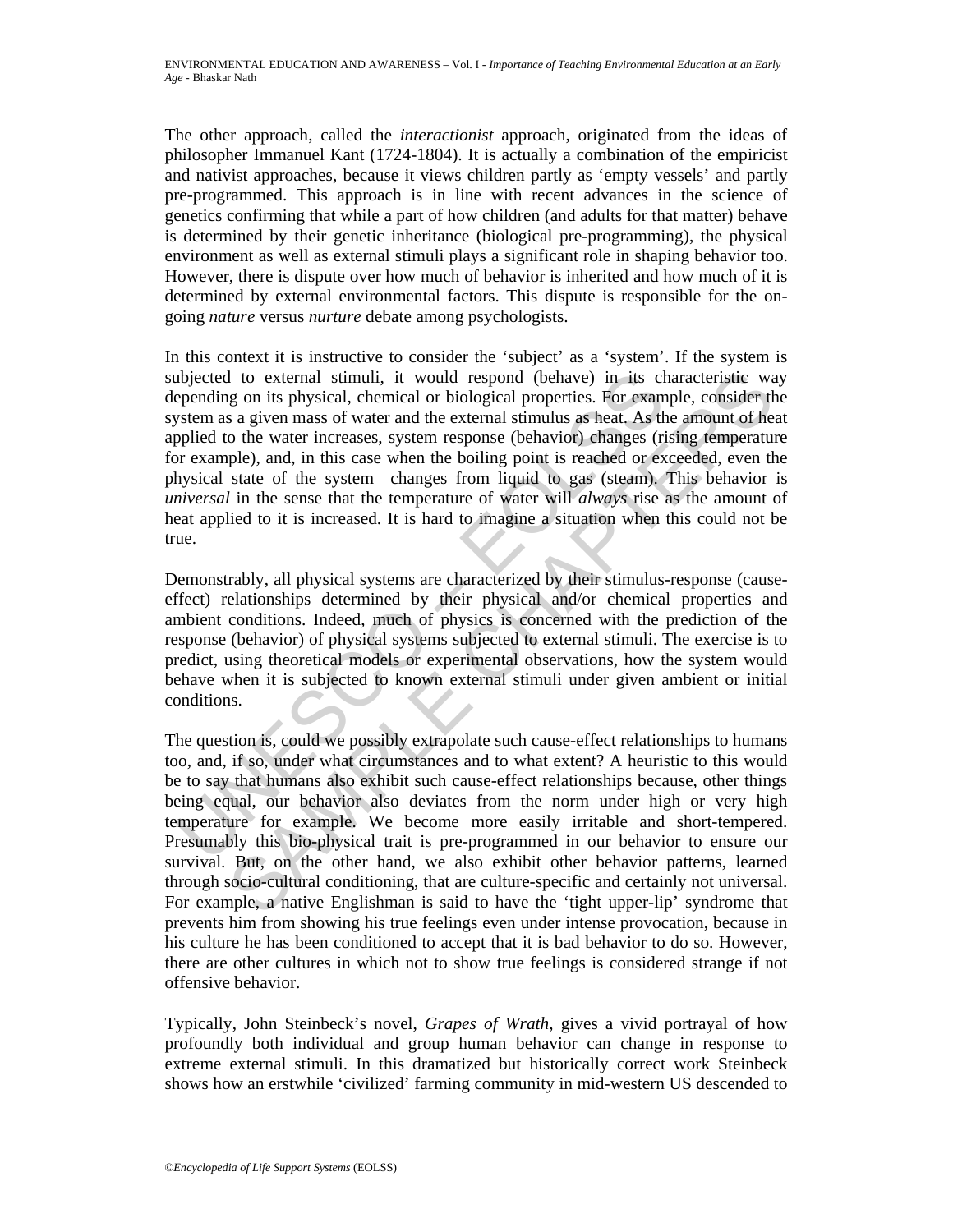a kind of barbaric behavior under conditions of severe and prolonged drought that created the infamous 'dust bowl' in America. Of course, geneticists may argue with some justification that such behavior changes caused by external stimuli are also 'written' in our genetic code, meaning that we are biologically pre-programmed to respond to external stimuli in the way we do.

Be that as it may, increasingly educationalists are favoring the interactionist approach to early childhood education in preference to the empiricist or nativist approach. The main features of the interactionist approach are (Bruce, 1997):

- It is a much more sophisticated view of the child because it acknowledges the child's interaction with external factors and stimuli, as well as interaction within the child through the senses. Such interactions bring important changes to the child's behavioral development.
- It integrates empiricism and nativism, and thus recognizes the two fundamental components that shape behavior — biological pre-programming and external factors, in particular the socio-cultural context in which the child grows up.
- It acknowledges the great diversity of both socio-cultural contexts and external environmental conditions in different geo-political settings that influence the development of behavior.
- the child through the senses. Such interactions bring important<br>child's behavioral development.<br>It integrates empiricism and nativism, and thus recognizes the<br>integrates empiricism and nativism, and thus recognizes the<br>co • It is *not* a one-way 'top-down' approach in which knowledge flows from adults to the child (as in the empiricist approach). It is a two-way process in which both adults and the child participate. Sometimes the adults lead the child's learning, and they make sure that the child takes his or her turn to lead the process too.

Bower (1975) claims that in the interactionist approach behavior development occurs as

*"……environmental events interacting with maturationally generated behaviours. The major causal factors in cognitive developments are behaviours interacting with other behaviours in their application to environmental events."* 

Currently the interactionist view of the child may be said to be in ascendancy, and increasingly it is supported by the findings of both socio-cultural research (Rogoff *et al*., 1993) and neurological research (Greenfield, 1996).

hild through the senses. Such interactions bring important changes to the sense<br>
Schwarbel development.<br>
Sehavior and nativism, and thus recognizes the two fundament<br>
segrates empiricism and nativism, and thus recognizes As we have already pointed out, at present there is dispute over how much of a child's behavior is biologically pre-programmed and how much of it is shaped by external factors. The other pertinent questions are these: are the relative proportions of the two (whatever they are) fixed in an individual, or do they change over time? And, are there interactions between the two with implications for overall behavior?

A consideration of the evolution of the humankind would suggest that the preprogrammed part has probably grown over time through the storage of coded survival skills and vital body functions. In other words, it is plausible that as we evolved, increasingly sophisticated bits of information vital to our body functions and survival became programmed in our *hypothalamus* over time, thus creating what are now the sympathetic and parasympathetic branches of our autonomous nervous system (ANS) over which we have little or no voluntary control. As for the second question posed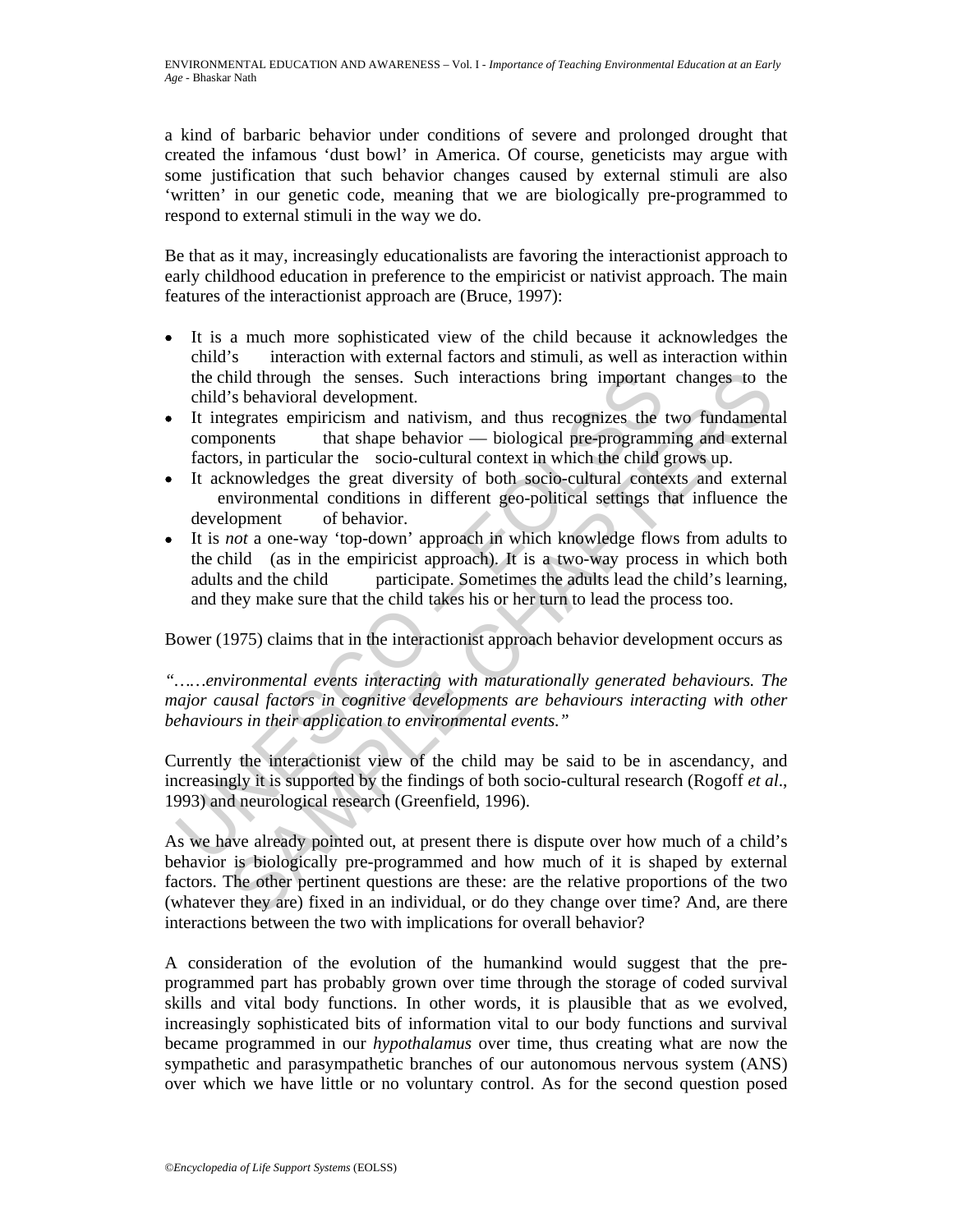above, it is clear that our behavior is influenced by our pre-programming. But is the converse also true? That is, is it possible for one or more traits of learned behavior to become so crucial to our survival that nature might program it into us (here we distinguish between 'habit' or 'second nature' on one hand, and pre-programming into the ANS on the other). The truth is that at present we do not know the answer to either of the two questions posed above. We only can surmise.

## **2. Importance of Education at an Early Age**

The belief-system. Because, in the case of the former, the 'vessel' is all entired to fill, while in the case of the latter, the 'vessel' is all entired to fill, while in the case of the latter, the 'vessel' in an informat system. Because, in the case of the former, the 'vessel' is already empty an casier to fill, while in the case of the latter, the 'vessel' mast be empired knowledge and information before it could be re-filled with new kno It is clear that with the passage of time the empty part of the 'vessel' gradually fills up with received knowledge and information, and, as religious evangelists would confirm, it is far easier to convert an atheist than one who already subscribes to a particular faith or belief-system. Because, in the case of the former, the 'vessel' is already empty and therefore easier to fill, while in the case of the latter, the 'vessel' must be emptied of existing knowledge and information before it could be re-filled with new knowledge and information. The process of emptying and re-filling can be difficult because, as a child grows up, he or she accumulates life experience and norms and values specific to his or her socio-cultural context. Also, with advancing years we become set in our ways and comfortable with what is familiar to us, and so it becomes more and more difficult for us to change our values or attitudes unless forced to do so by circumstances.

It would follow, therefore, that early childhood is the ideal time for instilling environmental awareness in children and for educating them on the need to care for and respect the natural environment instead of exploiting it mindlessly or degrading it. If done effectively, imaginatively and universally, such education would sustain them through their lives' sojourn in ways that would ensure that a reasonable global environmental capital is left behind for future generations.

From the psychological point of view, too, there are important reasons for imparting environmental education in early childhood, as will be gathered from Section 3.

> TO ACCESS ALL THE **18 PAGES** OF THIS CHAPTER, Visit: http://www.eolss.net/Eolss-sampleAllChapter.aspx

### **Bibliography**

- - -

Anderson J R (1995), *Learning and Memory: An Integrated Approach*, Wiley, Chichester, UK. [In this text the author describes the key elements of learning and memory and tries to develop an approach by integrating the two].

Bower G H (1975), 'Cognitive psychology: an introduction', in W. Estes (Ed.) *Handbook of Learning and Cognitive Processes*, Vol. 1, Hillsdale, Lawrence Erlbaum Asociates Inc., New Jersey. [In this article the author provides a lucid introduction to cognitive psychology, including child development under the interactionist paradigm].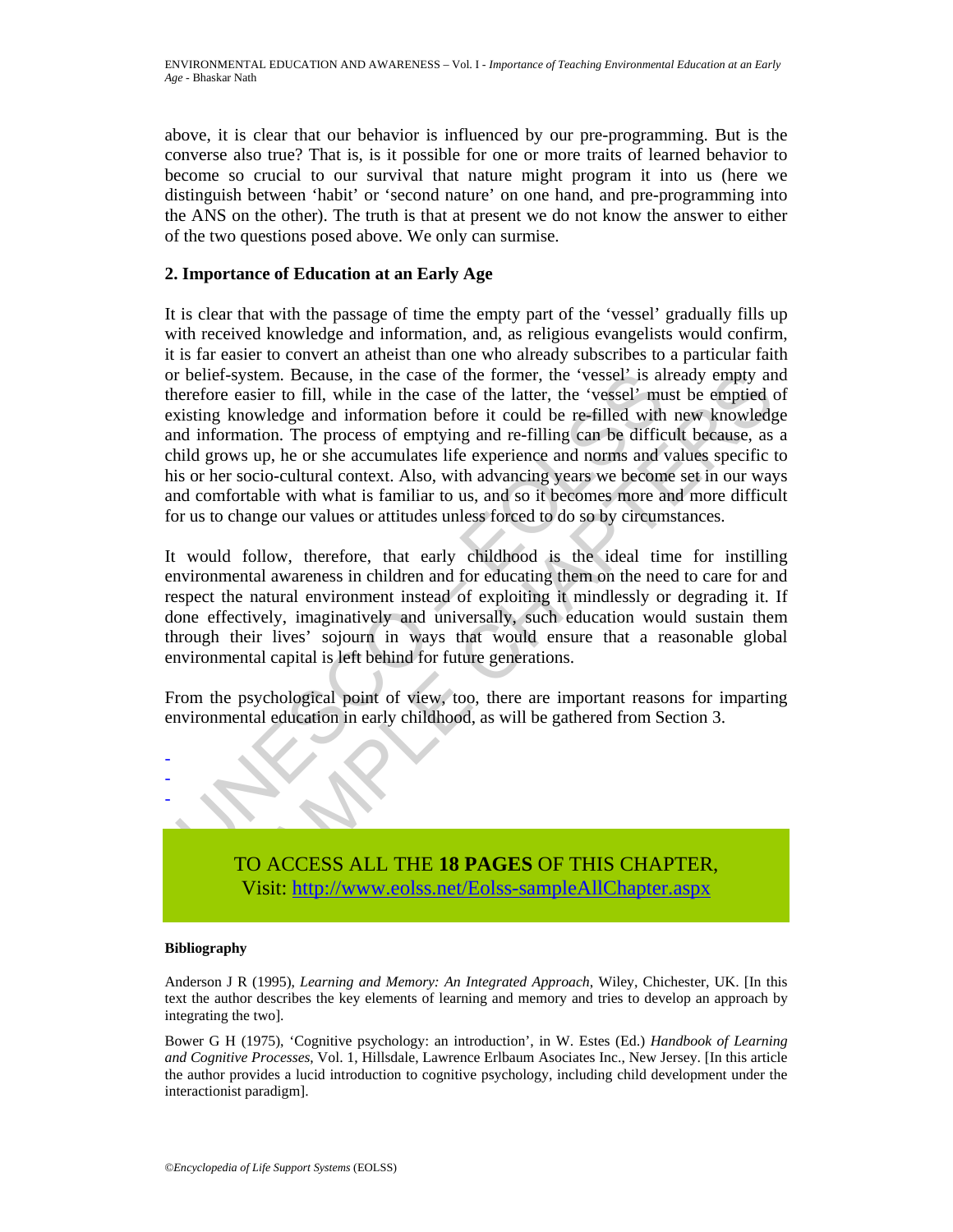Bruce T (1997), *Early Childhood Education*, Hodder & Stoughton, London. [This book gives an excellent account of early childhood education including the ten principles of learning in the modern context and how they are to be applied in practice].

Coon D (1983), *Introduction to Psychology*, Third Edition, West Publishing Co, St. Paul Minnesota, USA. [This is a comprehensive text that deals with most of the key aspects at the introductory level].

Fontana D (1995), *Psychology for Teachers* (third edition), Palgrave, Basingstoke, United Kingdom. [This text gives a comprehensive and practical guide to psychology for teachers, taking into account new classroom research findings and the widening range of teachers' concerns and responsibilities]..

Freud S (1933), *New Introductory Lectures on Psychoanalysis*, Norton, New York. [In this text the author shows how moral development is closely related to other aspects of his psychoanalytic theory. He shows how the three elements of personality ('id', 'ego' and 'superego') constitute the psychic apparatus of personality].

Gardner H (1983), *Frames of Mind: The Theory of Multiple Intelligence*, Basic Books, New York, USA. [In this book the author argues that early childhood tradition is too complex to be characterized as dominantly empiricist or nativist, and that such characterization can thwart the development of more effective learning methods].

Geen R G (1995), 'Social motivation', In B Parkinson and A M Colman (Eds.) *Emotion and Motivation*, Longman, London. [In this contribution the author argues that motivation is a process which energizes, directs and sustains a person's behavior including hunger, thirst, curiosity, etc.].

Goldfarb W (1955), 'Emotional and intellectual consequences of psychological deprivation in infancy: a re-evaluation', In P Hoch and J Zubin (Eds.), *Psychology of Childhood*, Grune, New York. [In this study the behavior of children raised in an institution for the first three years of their life prior to fostering is compared with that of children fostered at a much earlier age. Results showed the former to be less mature at adolescence, less capable of giving or receiving love and emotionally less stable].

Greenfield S (1996), 'A physical base for consciousness', *RSA Journal*, Vol. CXLIV, No. 5470, June, pp. 34-40. [This study on the brain supports the interactionist view of the child, which is that he or she is partly an empty vessel to be filled with knowledge and information and partly pre-programmed to behave in certain ways].

Gross R (2001), *Psychology: The Science of Mind and Behaviour*, Fourth Edition, Hodder & Stoughton, London. [This is a very good text offering a clear introduction to all the key subject areas. In addition, it addresses some of the major applied areas of psychological research].

arener H (1985), *Frames of mma: The Theory of militing in metangelece*, Basic Boother and this book the author argues that early childhood tradition is too complex to miniantly empiricist or nativist, and that such charac SAMPLE CHAPTERS Harlow H F and Harlow M H (1969), 'Effects of various mother-infant relationships on rhesus monkey behaviour', In B M Foss (Ed.), *Determinants of Infant Behaviour*, Methuen, London. [This study showed that rhesus monkeys, when deprived of adequate parental care and affection in the first six months of their life, find it extremely difficult to form successful social or sexual relationships at maturity and cannot adequately care for, or show affection to, their own offspring].

Kohlberg L (1981), *Essays on Moral Development*, Harper & Row, New York. [Following on the work of Piaget, in this text the author suggests that the moral development of a child progresses through six distinct stages].

Main M and Cassidy J (1988), 'Categories of response to reunion of parents at age 6: predictable from infant attachment classifications and stable over a one-month period', *Developmental Psychology*, 24, pp. 415-426. [In this study the authors demonstrate that the attachment classification of a child remains constant though the early years, unless there are major intervening changes in family circumstances].

Nath B and Talay I (1996), 'Man, science, technology and sustainable development', In B. Nath, L. Hens and D.Devuyst (Eds.) *Sustainable Development*, VUB Press, Brussels. [In this contribution the authors discuss certain pertinent issues of sustainable development, including philosophical aspects, and draw attention to some of the practical problems of implementing policies for achieving true sustainability].

Piaget J (1932), *The Moral Judgement of the Child*, Harcourt, Brace and World, New York. [As an alternative to Sigmund Freud's model of the 'superego' the author explains, by analyzing how children think, how they build up a moral sense as they grow up].

Porritt J (1991), *Save the Earth*, Dorling Kinderseley, London. [This excellent publication contains a